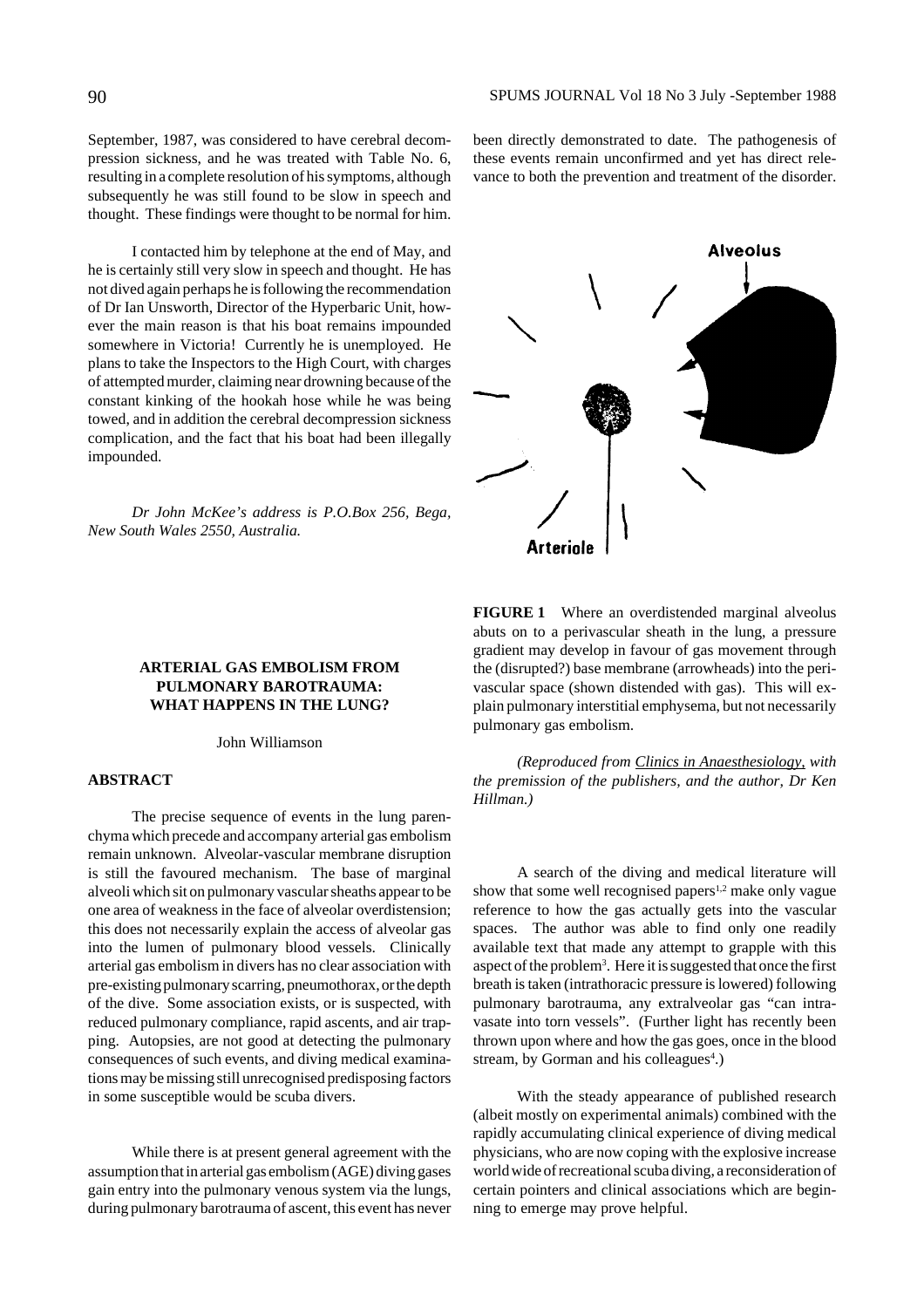#### **Micro-anatomy of lung parenchyma**

While the vulnerable site to overdistension in human lung tissue remains uncertain, animal work<sup>1,2</sup> suggests that at least one such site is located in the "marginal" alveoli that abut upon pulmonary vascular sheaths (Figure 1).

The delicate and attenuated alveolar-capillary membrane, particularly of the "partitional" alveoli, is a tempting anatomical site to postulate rupture and entry. However the evolving concepts of "thick" and "thin" components of this layer<sup>5</sup> and the existence of pore systems in this membrane<sup>6</sup> (pores of Kohn), together with certain theoretical pressure considerations<sup>2</sup>, make this site as a portal for direct intravascular entry of gas an uncertain one at present.

Retrospective human studies suggest that fatal lung parenchymal barotrauma is not consistently related to preexisting parenchymal scar tissue, nor to fixed parenchymal structures detectable by imaging and/or autopsy techniques<sup>7</sup>.

#### **Analogous non-diving clinical correlates**

As every intensivist knows, the incidence of spontaneous gas embolism via the lungs (excluding direct penetration) in ventilated patients is a rarity. However the other pulmonary barotraumatic events, particularly, mediastinal air, pulmonary interstitial emphysema and pneumothorax, are not. These latter events are known to be associated with conditions of reduced pulmonary compliance and high peak inspiratory airway pressures<sup>8</sup>. Their association with positive end expiratory pressure is less clear.

Cerebral arterial gas embolism (CAGE) arising from direct lung injury (e.g. blast injury, penetrating chest wounds) does occur, although uncommon and is still frequently not thought of by attending clinicians. It usually occurs at the time of the injury, but may occur or recur during management (e.g. ventilation). The resulting central neurological disturbance may be attributed to co-incident injury and/or resultant hypoxia from other co-existing causes.

#### **Diving related clinical correlates**

As a glance through recent diving medical literature will show, it is now apparent that among recreational divers sudden impairment of consciousness associated with breathing compressed gases is by no means a rare event. It would seem likely that some of these are a result of CAGE from pulmonary barotrauma. Many of these persons recover consciousness and apparent well-being acutely and spontaneously, a fact now rendered comprehensible by Gorman's work<sup>9</sup>. Their subsequent medical course remains unknown, as they seldom present after that to a diving medical, nor perhaps to any, physician. However one would expect significant central neurological sequelae<sup>4,9</sup>.

Table 1 outlines the Townsville Recompression Chamber teams' experience with recognised CAGE in scuba divers, since the chamber commenced operation in 1977. Eight (8) of these cases have been dealt with in the last 4 years. Several other episodes of sudden loss of consciousness in the water which were reported to team members during the 11 years could not be followed up.

## **TABLE 1**

## **The Townsville Diving Medicine Team's Experience Cerebral Arterial Gas Embolism in Divers\* 1977-March 1988**

| Total Number of Cases (all diagnoses) | 68 |
|---------------------------------------|----|
| Total Number of CAGE Cases            |    |
| CAGE Fatalities                       | 3  |
| Identified Ascent Problems            |    |

**\***This pattern is similar to world wide experience11.

From our experience, and from the documented experience of others, we can say that:

1. In sport scuba-divers, the combination of clinically demonstrable CAGE with other forms of pulmonary barotrauma (e.g. pneumothorax, pneumomediastinum and subcutaneous air) is decidedly uncommon. In our experience it is less than 5%. It seems as if the development of any of the latter intrathoracic phenomena "protects" against the occurrence of CAGE.

2. CAGE in scuba-diving invariably occurs in association with an ascent, planned or accidental. CAGE may occur in the absence of any recognised problem during planned ascent, and in divers of all levels of experience with no known or previously detectable (at present) predisposition.

3. There appears to be no association between CAGE in diving and:

- (a) pre-existing scar tissue in lung or pleura8
- (b) measured lung size<sup>10</sup>
- (c) depth of the dive.

4. An association does appear to exist between CAGE in scuba-diving and:

(a) decreased pulmonary compliance<sup>11</sup>

(b) rapid ascents, irrespective of the depth of the dive. This may perhaps be related to the rate of intrapulmonary gas pressure rise.

(c) premature airways closure<sup>11</sup> which may occur during forced exhalation during ascent.